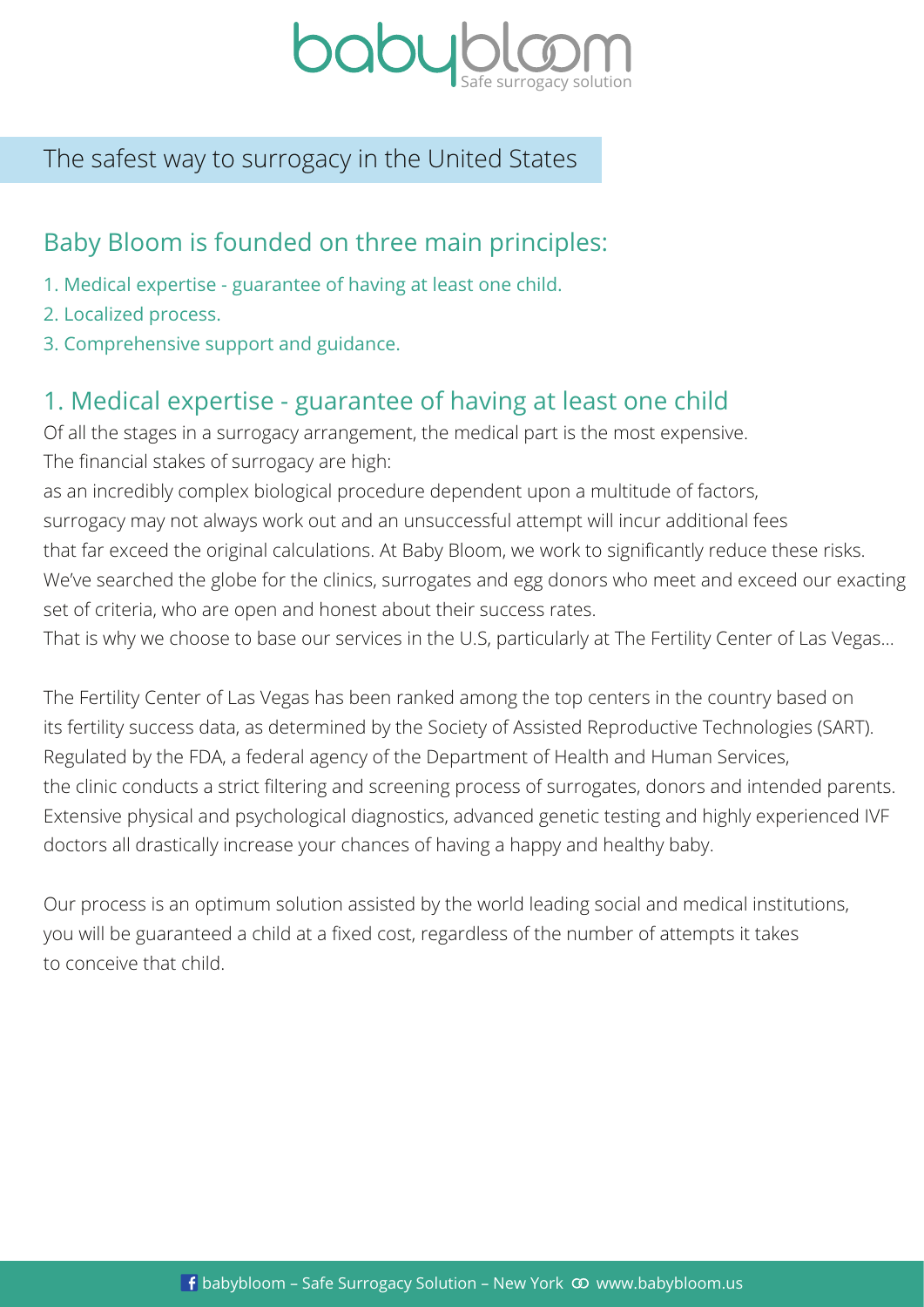

# 2. Localized process

From travel and living expenses to the legal and insurance nuances specific to each state,

working with surrogates, donors, agencies and clinics across the country greatly increases the costs and complications involved in a surrogacy arrangement.

At Baby Bloom, we offer the complete peace of mind that all parties involved are based in one state – Nevada.

From here, we oversee the entire surrogacy arrangement,

with several important legal advantages:

- In October 2013, Nevada enacted a statute that acknowledges surrogacy as a way to create a family, not just for husbands and wives, but for single persons and unmarried couples, including same-sex individuals and domestic partners. Baby Bloom works alongside the legal councillor who instituted this law.
- The state of Nevada registers both fathers as parents on the birth certificate, which means that the non-biological father is acknowledged as a parent without having to undergo and long and costly adoption process.
- The intended parents are not obliged to be present at court during any stage of the surrogacy process.

# 3. Comprehensive support and guidance

We will be with you throughout the surrogacy process, from the moment you choose us as an agency to the time you're holding your new baby in your arms. Each potential parent is teamed up with a personal guide, whose role is to practical advice and moral support every step of the way.

### We pride ourselves on offering the services:

- Demystifying each stage of the surrogacy arrangement: from the IVF process and the choice of surrogate and donor to the legal and insurance policies, estimation of costs and realistic timeframe.
- Providing manuals and records of the choice of surrogate, egg donor and agency, as well as the legal agreements between all parties.
- Preparation for the trips abroad, from planning your meetings schedule in the U.S. to providing a luxury travel service during your stay in Vegas.

## Choosing the surrogacy agency

- Extensive review of a wide range of agencies across the U.S.
- Agreeing best possible costs.
- Taking care of all necessary legal paperwork.